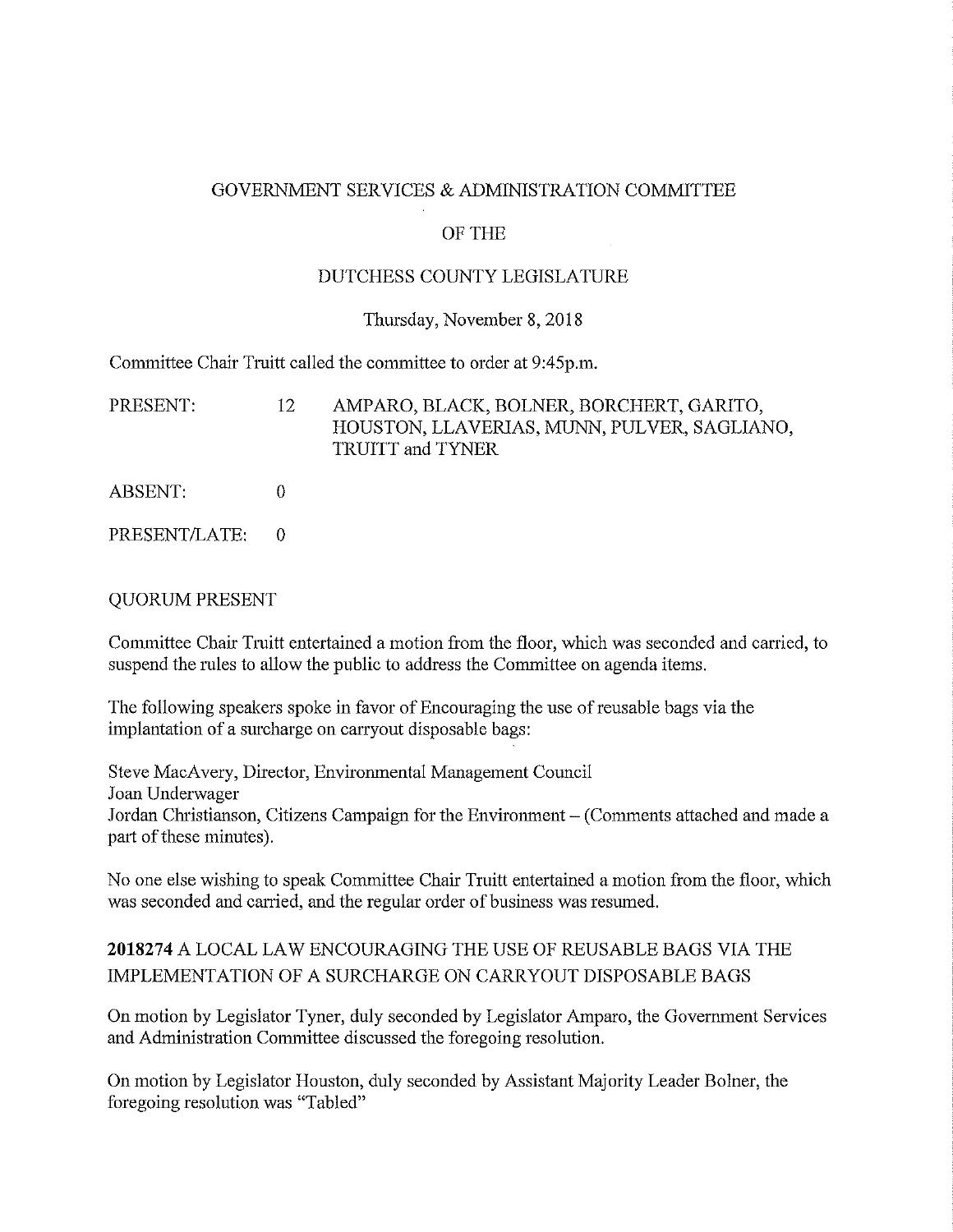Roll call vote on the motion to "Table" the foregoing resolution resulted as follows:

AYES: 7 Pulver, Sagliano, Bolner, Borchert, Truitt, Garito, Houston.

NAYS: 5 Black, Munn, Llaverias, Tyner, Amparo.

ABSENT: 0

Motion adopted.

 $\alpha$ 

There being no further business to come before this committee the meeting was adjourned.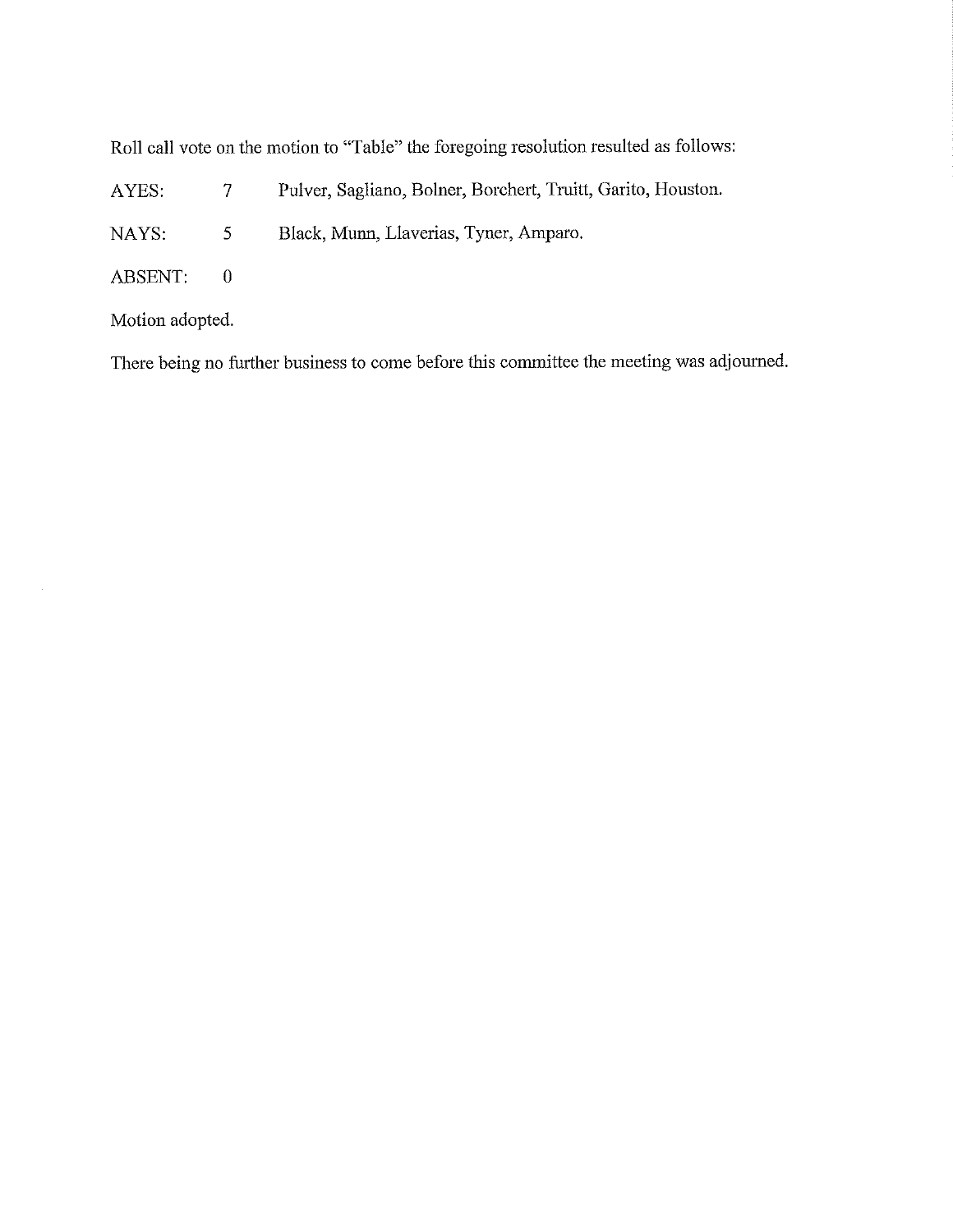

□ 225A Main Street • Farmingdale, NY 11735 516-390-7150 □ 744 Broadway• Albany, NY 12207 518-772-1862 □ 733 Delaware Road, Box 140 • Buffalo, NY 14223 716-831-3206 □ 2000 Teall Avenue, Suite #204 • Syracuse, NY 13206 315-472-1339 □ 2404 Whitney Avenue, 2nd Fl. • Hamden, CT 06518 203-821-7050

www.citizenscampaign.org

**Empowering Communities, Advocating Solutions.** 

**Testimony on Single-Use Carryout Bag Law Dutchess County, NY November 8, 2018** 

# **Testimony by Jordan Christensen, Program Coordinator Citizens Campaign for the Environment**

Thank you for the opportunity to speak to you today.

My name is Jordan Christensen and I am a Program Coordinator for Citizens Campaign for the Environment (CCE). CCE is an 80,000 member, non-profit, non-partisan organization that empowers communities and advocates solutions to protect public health and the natural environment in New York and Connecticut. For over a decade, CCE has worked with municipalities to pass and implement policies that reduce consumer's reliance on single-use plastic and paper bags while encouraging the public to switch to reusable alternatives. **We strongly support the proposed legislation to incentivize reusable bags and reduce plastic bag pollution in Dutchess County.** 

The health of our waterways and fisheries is critical to our local economy and our way of life. Locally, plastic bags are one of the most common forms of plastic pollution found in Hudson River beach cleanups. Globally, there is currently more plastic than plankton in our oceans. The World Economic Forum estimates that if we do nothing, there will be more plastic in our oceans than fish by 2050.

Plastic bags that enter our local waterways never fully break down, but rather "break up" into microplastics in our estuaries and oceans. Recent studies have detected microplastics in 94% of US tap water as well as in nearly every brand of bottled water tested. The Hudson River has some of the highest levels of microplastics found in the state, with 62,000 particles of plastic per square kilometer. These tiny pieces of plastic attract toxins, including pesticides, PCBs, and flame retardants, which work their way up the food chain to our dinner plates. Plastic pieces are being found in our water, fish, shellfish, sea salt, beer, soil, honey, and most recently, in our digestive systems. An Austrian study released last month found microplastics in human stool samples for the first time. This problem will only continue to grow unless we change our behavior and move away from single-use plastics.